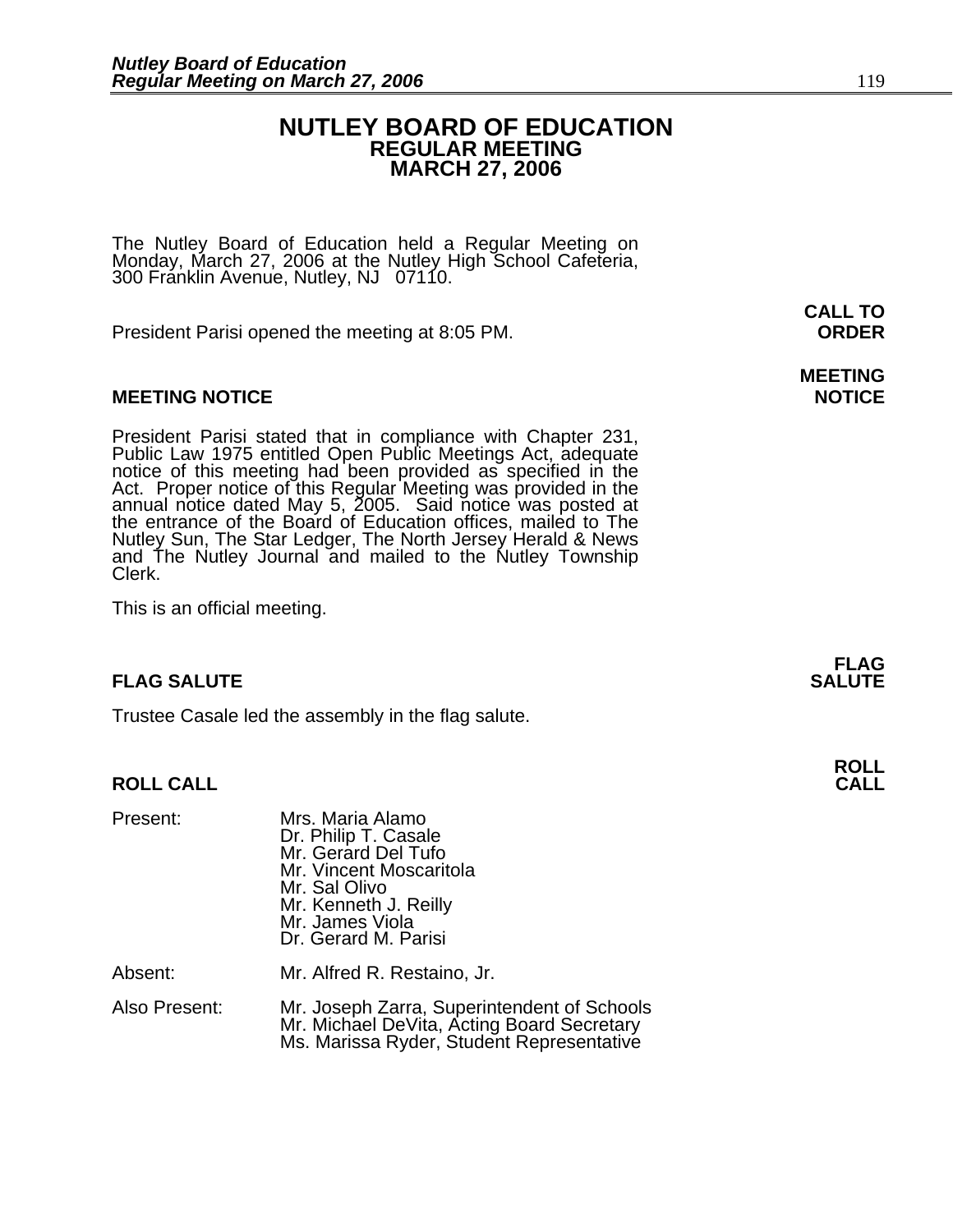### **APPROVAL OF MINUTES APPROVE**

**BE IT RESOLVED that the Board of Education approves the <b>MINUTES**<br>following minutes:

March 13, 2006 – Conference/Special Meeting<br>March 13, 2006 – Closed Executive Session<br>February 27, 2006 - Regular Meeting February 27, 2006 - Conference Meeting<br>February 27, 2006 - Closed Executive Session

Trustee Olivo moved, Trustee Del Tufo seconded, and the Board approved by voice vote a motion to approve the minutes.

#### **CORRESPONDENCE CORRESPONDENCE**

None

#### **SPECIAL ORDER OF BUSINESS SPECIAL ORDER**

Superintendent Zarra said that two special presentations would take place tonight. He then introduced Trustee Alamo who presented Mr. Mike Merolla, Coordinator of the Grassroots Program for the New Jersey Devils. Mr. Merolla introduced New Jersey Devil's hockey player Mr. Rob Skrlac who presented a hockey stick to Natasha Redmond, a 5<sup>th</sup> grade Washington School student, for her Hockey drawing that was published in Sports Illustrated Jr. Mrs. Olivo, Gifted and Talented Coordinator, spoke very positively about Natasha<br>Redmond.

Superintendent Zarra then introduced Mr. Vito Chiarella, from Toshiba, who presented Mr. Bertuzzi, Franklin School science<br>teacher a check for \$5,000 from a grant for the implementation<br>of the *Ancient Methods for Today's Science* project. Also<br>present to receive the grant were Mr. J Middle School Principal and Mr. Michael Fetherman, Science Coordinator.

#### **RECESS MEETING RECESS**

At 8:15 PM upon the suggestion of President Parisi, Trustee Casale moved, Trustee Olivo seconded, and the Board unanimously approved by voice vote a motion to recess.

#### **RECONVENE MEETING RECONVENE**

At 8:20 PM Trustee Del Tufo moved, Trustee Casale seconded, and the Board unanimously approved by voice vote a motion to reconvene the open public meeting.

## **OF BUSINESS**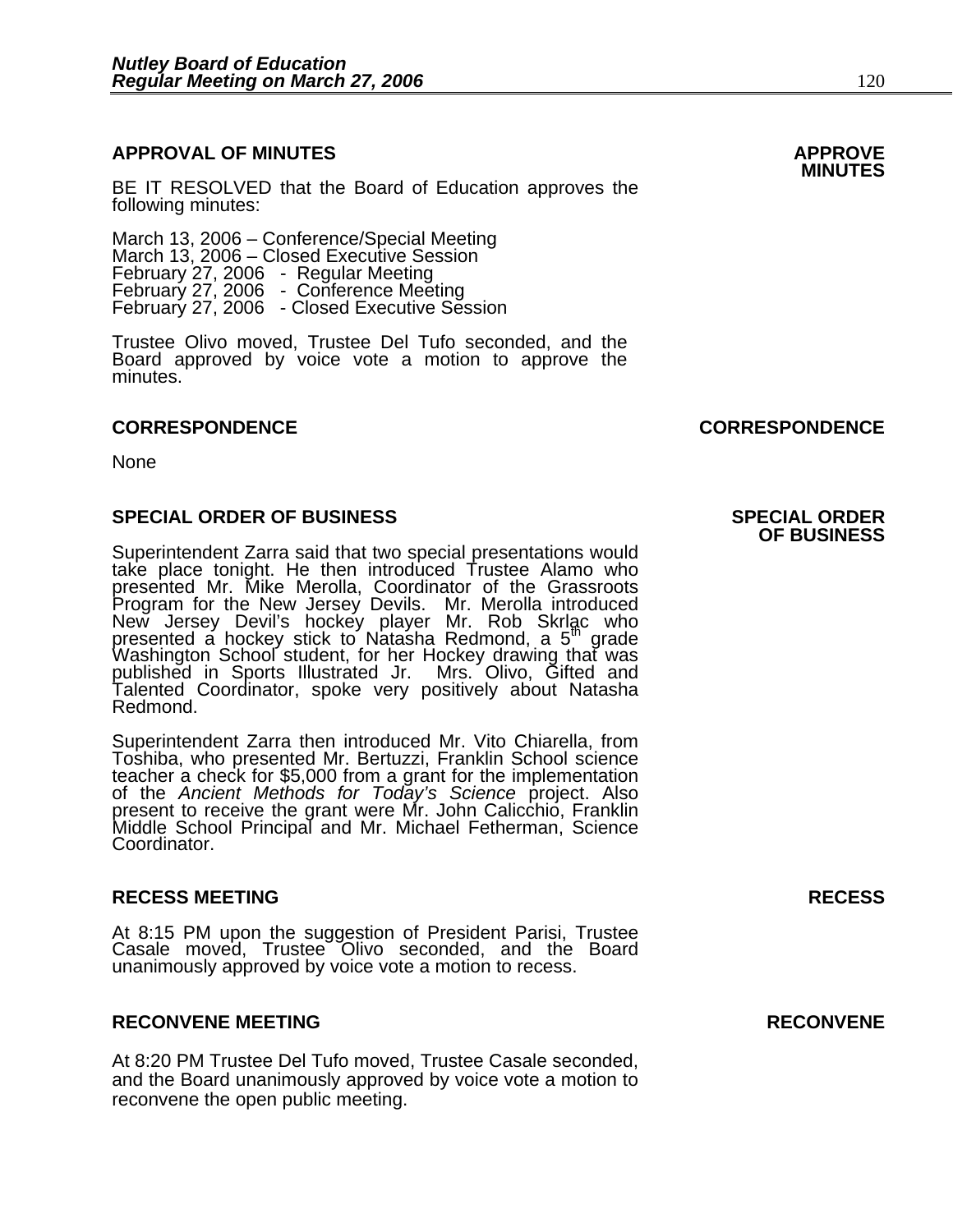#### **SUPERINTENDENT'S REPORT SUPT'S REPORT A**

Superintendent Zarra presented the Superintendent's Report dated March 27, 2006, Schedule A, which is appended to the minutes of this meeting, and briefly summarized its contents.

#### **BOARD SECRETARY'S REPORT**

Acting Board Secretary DeVita spoke about the Budget Hearing that was scheduled for March 28, 2006 in the High School Library at 8:00 PM.

#### **COMMITTEE REPORTS REPORTS**

Trustee Alamo - Academic Committee Trustee Viola - Technology Committee Ad Hoc Gang Awareness Committee Trustee Del Tufo - Facilities Committee Oval Committee Trustee Reilly - Policy Committee - Report on Senator Sarlo's Staff Meeting Ms. Ryder **- Student Representative** President Parisi - Construction Committee

### **HEARING OF CITIZENS (Resolutions Only) HEARING OF CITIZENS**

Resident Neil Henning suggested getting additional quotes for health insurance.

#### **SUPERINTENDENT'S RESOLUTIONS SUPT'S**

Trustee Olivo moved, Trustee Viola seconded, a motion that the Board approves the Superintendent's Resolutions numbers 1 through 12 as listed below.

Trustee Alamo asked that Resolution 2- Resignation – School Nurse be removed from the consent agenda. All trustees agreed.

Resolution 1 and Resolutions 3-11 recommended by the Superintendent were unanimously approved by roll call vote with the following exceptions:

1. Trustee Moscaritola abstained on Resolution 9 – Extra Compensation.

**BOARD SECRETARY'S** 

## **COMMITTEE**

## **RESOLUTIONS**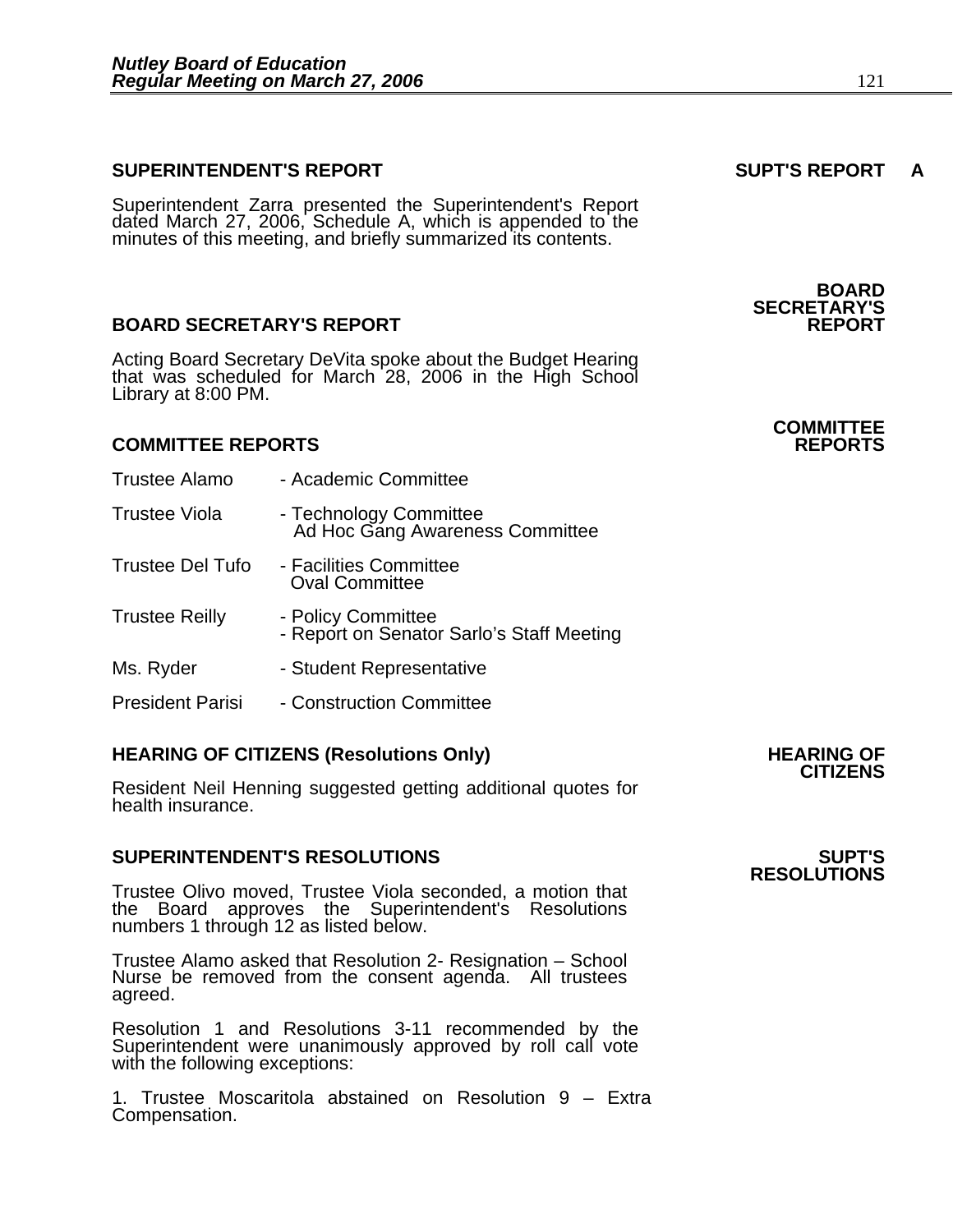### 1. **RETIREMENT – Instructional Aide**

BE IT RESOLVED that the Board of Education approves the<br>acceptance of the retirement of Mrs. Audrey Paolino, Instructional Aide, effective July 1, 2006.

### **3. LEAVE OF ABSENCE - Teacher**

BE IT RESOLVED that the Board of Education approves an extension of a childrearing leave of absence for Mrs. Jennifer Citarella for the 2006-07 school year with the provision that she notify the Superintendent of Schools of further teaching intentions no later than April 1, 2007.

### **4. LEAVE OF ABSENCE - Teacher**

BE IT RESOLVED that the Board of Education approves an extension of a childrearing leave of absence for Mrs. Jennifer Farro for the 2006-07 school year with the provision that she notify the Superintendent of Schools of further teaching intentions no later than April 1, 2007.

#### 5. LEAVE OF ABSENCE - B&G Employee

BE IT RESOLVED that the Board of Education approves an extension of a leave of absence until January 2, 2007 for Mr.<br>Kwabena Opong for the 2006-07 school year with the provision<br>he notify the Business Administrator of furt later than November 1, 2006.

#### 6. **APPOINTMENTS – Teacher Substitutes**

BE IT RESOLVED that the Board of Education approves the appointments of the teacher substitutes listed on the attached Schedule B for the 2005-06 school year.

#### **7. APPOINTMENT – Part-Time Special Education Aide**

BE IT RESOLVED that the Board of Education approves the appointment of Ms. Wilda Robles as part-time, out-of-district special education aide for the 2005-06 school year, effective March 21, 2006 to March 23, 2006 at the hourly rate of \$12.72, Step 1, in accordance with the hourly rate established by the Board of Education.

**LEAVE**<br>TEACHER

**RETIREMENT** 

**INSTRUCTIONAL AIDE** 

**LEAVE**<br>TEACHER

## **LEAVE**<br>B&G EMPLOYEE

**APPOINT<br>TEACHER SUBS** 

### **APPOINT PT<br>SPECIAL ED AIDE**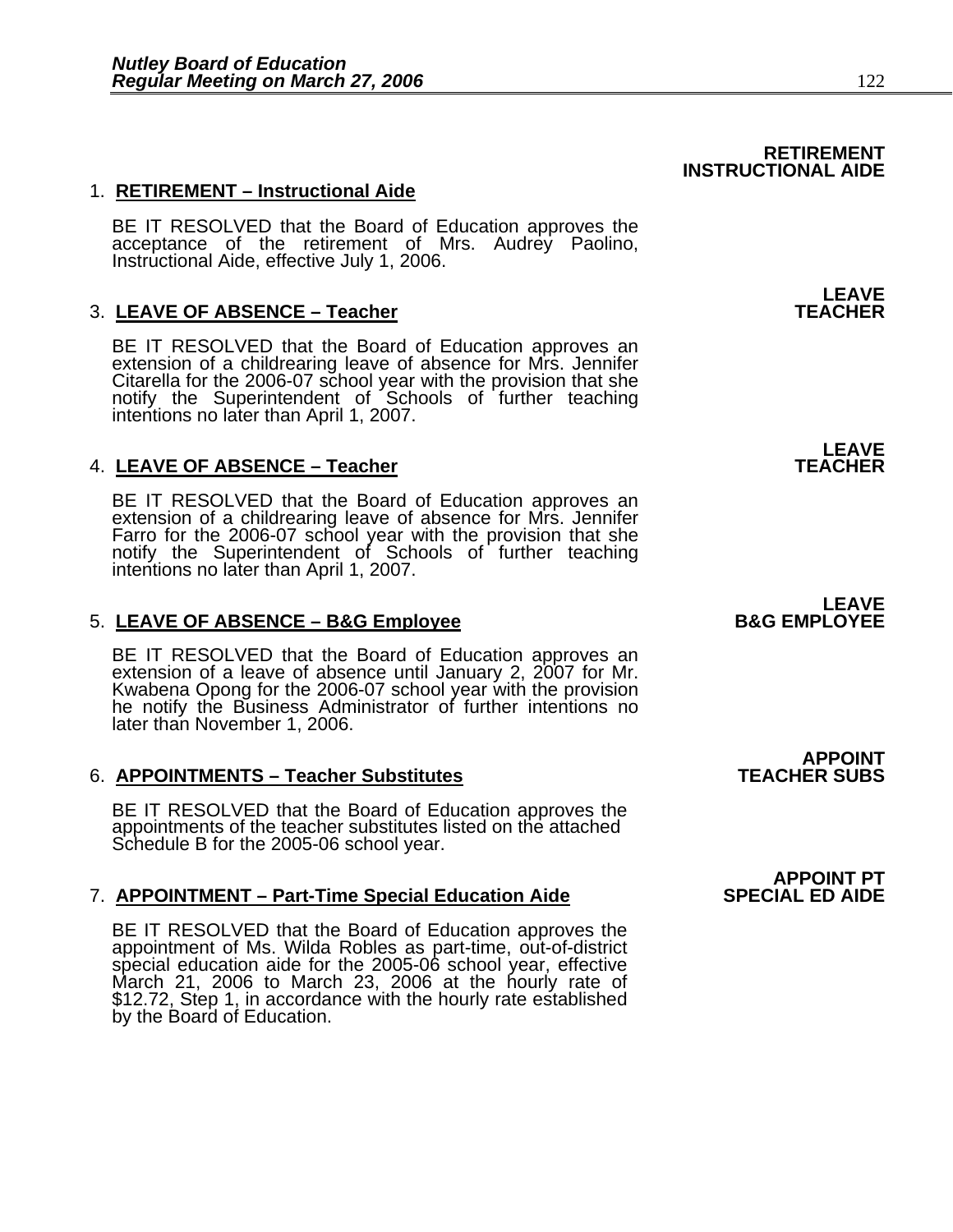## 8. AMENDING RESOLUTION – Reappointment –<br>Cafeteria Personnel

BE IT RESOLVED that the Board of Education approves the amending of the resolution, approved at the December 19, 2005 Board Meeting, to reflect a change in longevity to \$1,550 for Marion Nitti.

#### 9. **EXTRA COMPENSATION**

BE IT RESOLVED that the Board of Education approves the following personnel be paid extra compensation in the amounts indicated for services rendered:

#### **PAYMENT FOR HEALTH DYNAMICS CLASSES – Month of February, 2006**

Rose Cioffi 5250.00

#### **PAYMENT FOR ZERO PERIOD – S.R.A. CLASSES – Month of February, 2006**

Leann Martin **\$504.00**<br>David Sorensen 604.00 David Sorensen

#### **PAYMENT FOR RESIDENCY INVESTIGATIONS November 2005 through February 2006**

Kenneth Neri \$225.00

#### **PAYMENT FOR CONDUCTING WILSON READING IN-SERVICE – January 18, 26 and February 2, 9, 16, 2006**

Valerie Piacenza \$675.60

#### **PAYMENT FOR TECHNOLOGY CURRICULUM COMMITTEE WORKSHOP – March 7, 2006**

| <b>Denise Cleary</b> | \$51.96 |
|----------------------|---------|
| Gloria Dorfman       | 51.96   |
| <b>Sheryl Holly</b>  | 51.96   |
| Lesslie Licameli     | 51.96   |
| Christina Osieja     | 51.96   |
| Christina Stendardi  | 51.96   |

### **AMEND REAPPONT**

**EXTRA**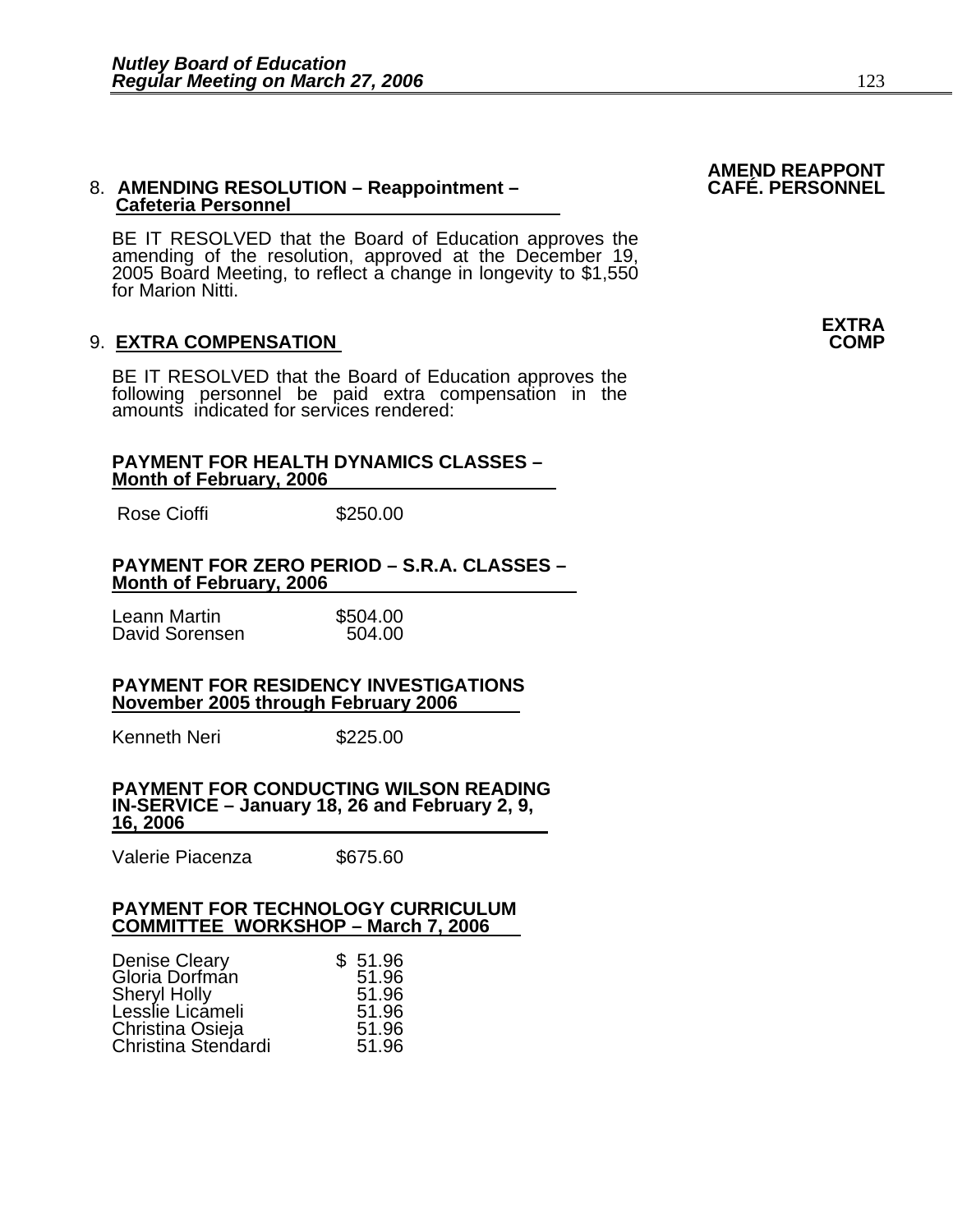#### **PAYMENT FOR FAMILY SCIENCE PROGRAM – February 6 through March 13, 2006**

| Karen Beckmeyer                      | \$540.48 |
|--------------------------------------|----------|
| Danielle Ferraro                     | 540.48   |
| Jill Freedman                        | 540.48   |
| <b>Carol Gurney</b>                  | 540.48   |
| Beverly Masullo<br>Holly Moscaritola | 540.48   |
|                                      | 270.24   |
| Ellen Napoli                         | 540.48   |
| <b>Michele Shahinian</b>             | 540.48   |
| Joanne Tibaldo                       | 540.48   |
| Lisa Venezia                         | 540.48   |
| Stephanie Zaros                      | 270.24   |
|                                      |          |

#### **PAYMENT FOR EXTRA-CURRICULAR ACTIVITIES – NHS Student Council –2004-05 school year**

Gerald Ryan \$839.00

#### **PAYMENT FOR ADMINISTRATIVE WORK – Summer, 2005**

Michael Fetherman \$2,216.50

#### **CENTRAL DETENTION COVERAGE – February, 2006**

#### **High School**

| Kent Bania               | S | 18.77  |
|--------------------------|---|--------|
| Lori Ferrara             |   | 75.08  |
| AnneMarie Kowalski       |   | 93.85  |
| <b>Lawrence Mitschow</b> |   | 18.77  |
| Joseph Simko             |   | 244.01 |
| Lisa Vallo               |   | 75.08  |

#### **Franklin School**

| Jennifer Ambrose                | 37.54 |
|---------------------------------|-------|
| Joseph Cappello                 | 56.31 |
|                                 | 56.31 |
| Tracy Egan<br>Louis Manganiello | 56.31 |
| LuAnn Zullo                     | 37.54 |

#### **SATURDAY MORNING SUSPENSIONS – February, 2006**

#### **High School**

| Lori Ferrara             | \$156.90 |
|--------------------------|----------|
| <b>Robert Harbison</b>   | 78.45    |
| AnneMarie Kowalski       | 78.45    |
| Marcellino Marra(HS/FMS) | 235.35   |
| Lisa Vallo               | 156.90   |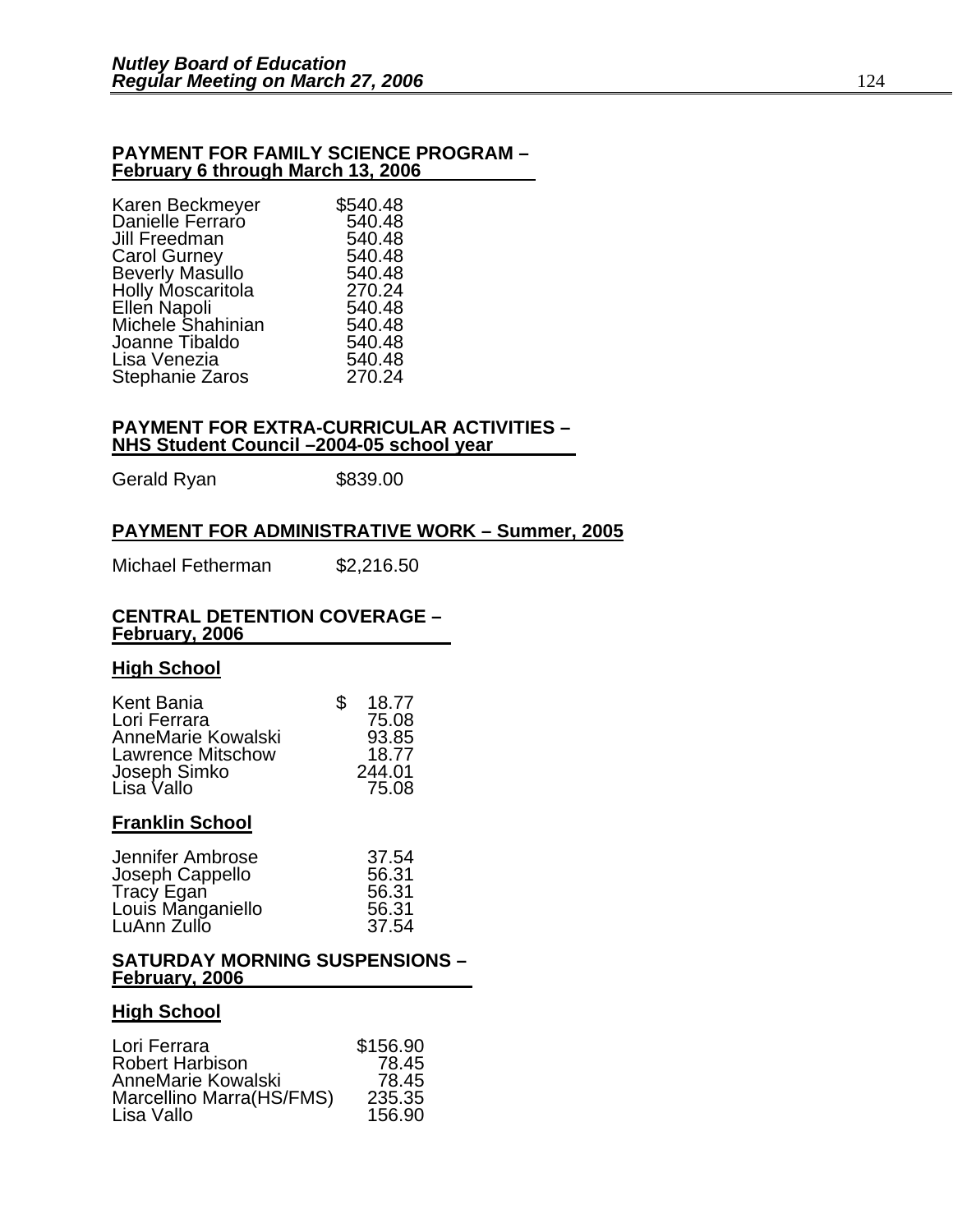#### **Franklin School**

| Joseph Cappello   | 78.45 |
|-------------------|-------|
| Louis Manganiello | 78.45 |
| Nicholas Norcia   | 78.45 |

### **EDUCATION CURRICULUM**

BE IT RESOLVED that the Board of Education approves the K-8 Technology Education Curriculum presented at the March 13, 2006 Conference Session.

#### 11. **SPECIAL CLASS PLACEMENT – Educationally Disabled Student**

BE IT RESOLVED that the Board of Education authorizes the attendance of a student in out-of-district special education classes for the 2005-06 school year as follows:

| School                                          | No. of | <b>Students Classification</b> | Effective<br>Date | Tuition             |
|-------------------------------------------------|--------|--------------------------------|-------------------|---------------------|
| <b>Phoenix Learning</b><br>Center<br>Nutley, NJ |        | FD.                            |                   | 3/20/06 \$15,398.50 |

| <b>Essex County</b><br>Regional Day Care<br>Center | $1*$ | MD | 3/21/06 | <b>State</b><br>Assigned |
|----------------------------------------------------|------|----|---------|--------------------------|
| Newark, NJ                                         |      |    |         |                          |

\*This student transferred into our district.

| The Children's        | Pre-K | 4/3/06 | \$12,148.38 |
|-----------------------|-------|--------|-------------|
| <b>Therapy Center</b> |       |        |             |
| Fair Lawn, NJ         |       |        |             |

#### **APPOINT PT SPECIAL ED AIDE**

#### 12. **APPOINTMENT – Part-Time Special Education Aide**

Trustee Casale moved, and Trustee Viola seconded, the following resolution. Upon being put to a roll call vote the resolution was approved.

BE IT RESOLVED that the Board of Education approves the appointment of Mr. Ronald Moore as part-time, out-of-district special education aide for the 2005-06 school year, effective March 29, 2006 at the hourly rate of \$12.7 accordance with the hourly rate established by the Board of Education.

## **APPROVE K-8** 10. **APPROVAL OF THE K-8 TECHNOLOGY TECH ED CURRICULUM**

#### **SPECIAL CLASS PLACEMENT**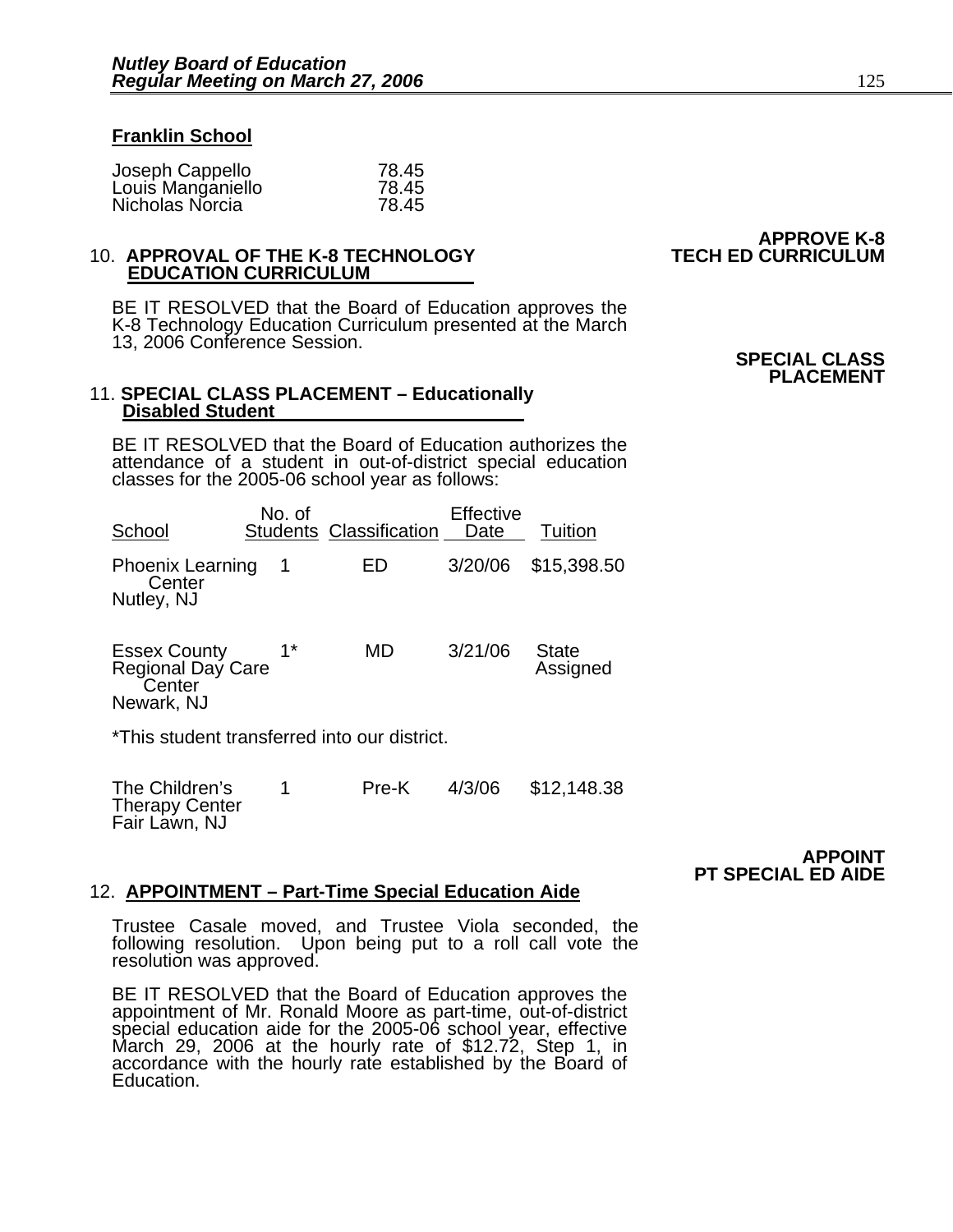#### 13. **APPOINTMENT – Assistant Superintendent of Schools - Mrs. Mariana Francioso**

Trustee Del Tufo moved, and Trustee Moscaritola seconded, the following resolution. Upon being put to a roll call vote the resolution was approved.

BE IT RESOLVED that the Board of Education approves the appointment of Mrs. Mariana Francioso as Assistant Superintendent of Schools, for the period July 1, 2006 through June 30, 2007, and

BE IT FURTHER RESOLVED that the Board approves a salary for Mrs. Mariana Francioso in the amount of \$130,000 for the 2006-07 school year.

### **BUSINESS ADMINISTRATOR/** *BUSINESS ADMINISTRATOR/* **BOARD SECRETARY'S RESOLUTIONS** RESOLUTIONS

Trustee Viola moved, and Trustee Olivo seconded, a motion that the Board approves the Business Administrator/Board Secretary's Resolutions numbers 1 through 17 as listed below.

Trustee Casale asked that Resolution 17- Approval to Terminate Participation Under the New Jersey State Health Benefits Program and to Award a Contract to Horizon Blue Cross Blue Shield of New Jersey be removed from the consent agenda. All trustees agreed.

 The Business Administrator/Board Secretary's Resolutions 1 through 16 were approved by roll call vote with the following exception:

Trustees Moscaritola, Olivo and Reilly abstained on Resolution 16 – Approval of Dental Plan Change pursuant to law.

#### 1. **SECRETARY & TREASURER'S REPORT REPORTS B**

BE IT RESOLVED that the Board of Education approves the<br>acknowledgement and acceptance of the reports of the Board<br>Secretary (Appendix A) and Treasurer of School Monies (Appendix B) for the period of February 28, 2006.

**BA/BOARD** 

## **SECY. & TREAS. A**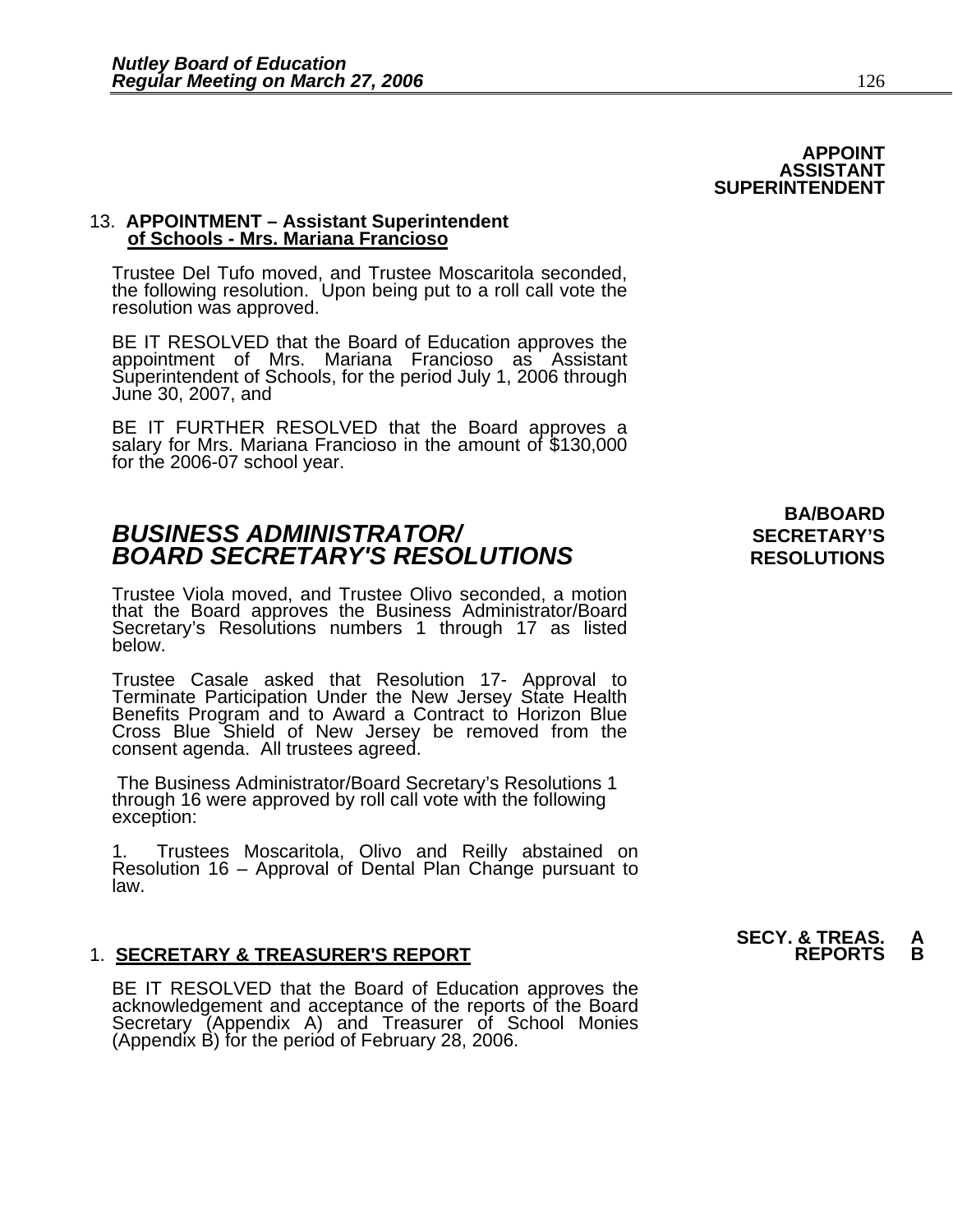### 2. CERTIFICATION OF MAJOR ACCOUNT FUND STATUS

BE IT RESOLVED that pursuant to NJAC 6A:23-2.11(c) 4, the Nutley Board of Education certifies that as of February 28, 2006, after review of the Secretary's monthly financial report (Appropriations section) and upon consult appropriate district officials, to the best of its knowledge no<br>major account or fund has been over-expended in violation of<br>NJAC 6A:23-2.11(b) and that sufficient funds are available to meet the district's financial obligations for the remainder of the fiscal year. (Major funds are General Fund, Capital Projects and Debt Service.)

3. BILLS AND MANDATORY PAYMENTS<br>
BE IT RESOLVED that the Board of Education approves the **PAYMENTS** payment of bills and mandatory payments dated March 27, 2006 in the total amount of \$4,877,025.99 (Appendix C).

### 4. **REQUESTS FOR USE OF SCHOOL BUILDINGS AND USE OF BUILDINGS D**

BE IT RESOLVED that the Board of Education approves the requests for the use of school buildings and grounds (Appendix D), that conform to the rules and regulations set by the Board of Education.

### 5. **TRANSFER SCHEDULE TRANSFER E SCHEDULE**

BE IT RESOLVED that the Board of Education approves, in compliance with NJAC 6A:23-2.11(c)3ii, and NJSA 18A:22-8-1, the transfers in the 2005-06 budget dated February 28, 2006 in the amount of \$142,418.00 as appended (Appe

#### 6. **ESSEX COUNTY EDUCATIONAL SERVICES COMMISSION SVCS COMM - Chapter 192/193 and Approval of Contract for CHAP 192/193 & Homebound Instruction - 2006-07**

WHEREAS, Chapter 192, P.L. 1977 requires the provision of certain auxiliary services to children in nonpublic schools, and Chapter 193 requires the provision of certain services to handicapped children in nonpublic schools,

THEREFORE, BE IT RESOLVED that a contract be entered into with the Essex County Educational Services Commission to provide these services during the 2006-07 school year to students who attend non- public schools in Nutley, and **BILLS &** 

**CERTIFICATION<br>MAJOR ACCOUNT** 

**FUND STATUS** 

### **GROUNDS AND GROUNDS**

**ESSEX**<br>SVCS COMM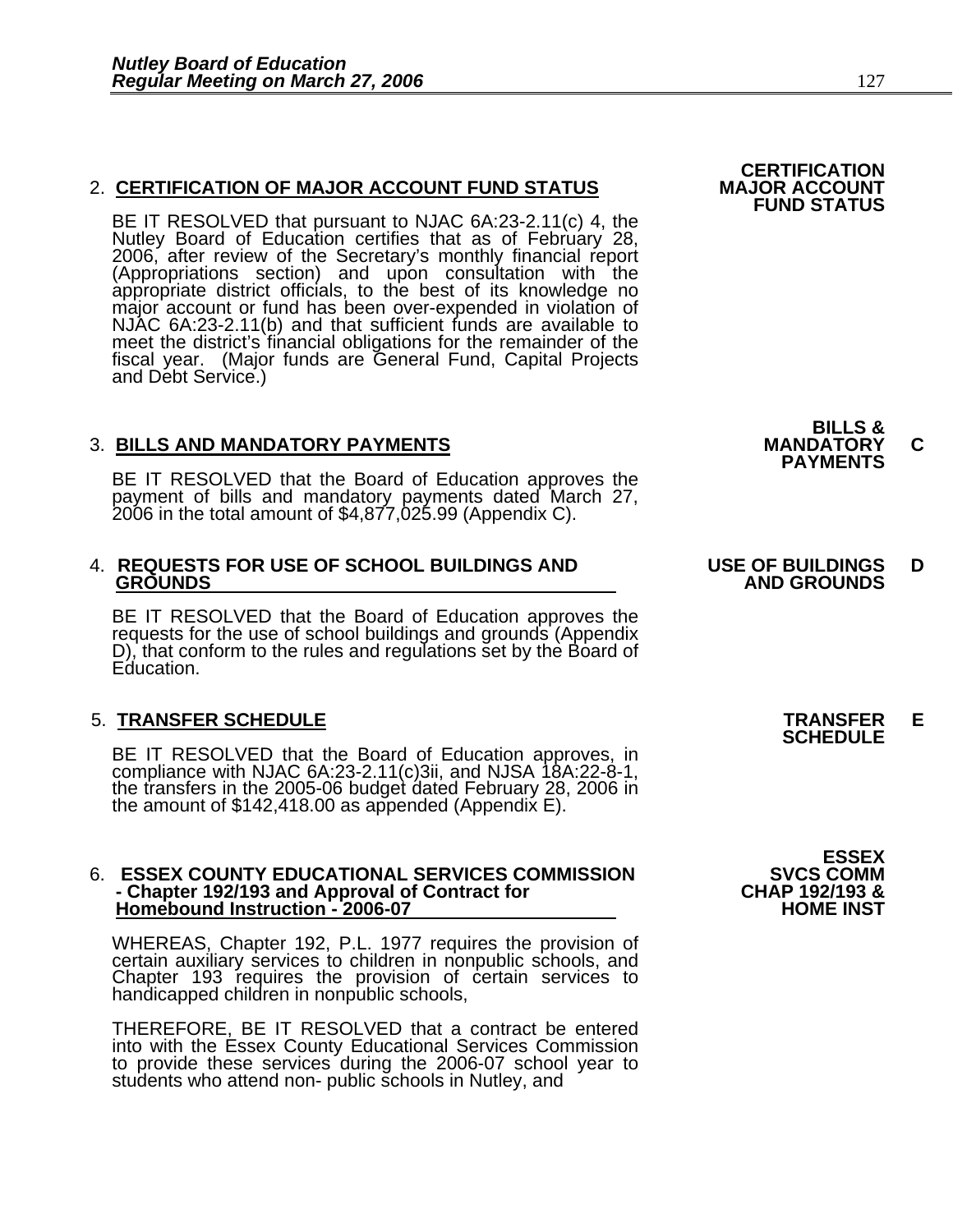BE IT FURTHER RESOLVED that the price to be paid to the Essex County Educational Services Commission for these services shall not exceed the amount paid to the Nutley Board<br>of Education by the state to implement this program, and

BE IT FURTHER RESOLVED that the Nutley Board of Education approves a contract with the Essex County Educational Services Commission to provide homebound instruction for public school students in hospital/rehabilitation facilities outside of Nutley for the 2006-07 school year.

### **7. AGREEMENT WITH ESSEX COUNTY EDUCATIONAL SERVICES COMMISSION - Nonpublic School Technology TECH SERVICES COMMISSION - Nonpublic School Technology** TECH INITIATIVE PROG

BE IT RESOLVED that the Nutley Board of Education approves an Agreement with the Essex County Educational Services Commission hereby the Commission will administer the Nonpublic School Technology Initiative Program for nonpublic schools located within the Township of Nutley for the 2006-07 school year, and

BE IT FURTHER RESOLVED that the Nutley Board of Education pay 5% of the allocation for the Nonpublic School Technology Initiative Program to the Commission to cover the Commission's cost for administering said Program. **AMEND** 

#### 8. **APPROVE AMENDMENT TO THE CONTRACT WITH ESSEX COUNTY EDUCATIONAL SERVICES COMMISSION - Chapter 192/193 Services School Year 2005-06**

BE IT RESOLVED that the Board of Education approves the<br>amendment to the contract with the Essex County Educational<br>Services Commission for Chapter 192/193 Services for the 2005-06 school year as attached in Appendix F.

## 9. ACCEPTANCE OF NOTICE OF FUNDING – Chapter<br>192/193 Services School Year 2005-06

BE IT RESOLVED that the Board of Education accepts the notice of funding for:

| Chapter 192 | \$103,993.00 |
|-------------|--------------|
| Chapter 193 | \$190,763.00 |

BE IT FURTHER RESOLVED that the Board of Education accepts additional notice of funding for:

Chapter 192 \$ 9,179.00

# **ESSEX<br>SVCS COMM**

### **2005-06 CONTRACT ESSEX SVCS COMM**

 **ACCEPT NOTICE OF FUNDING**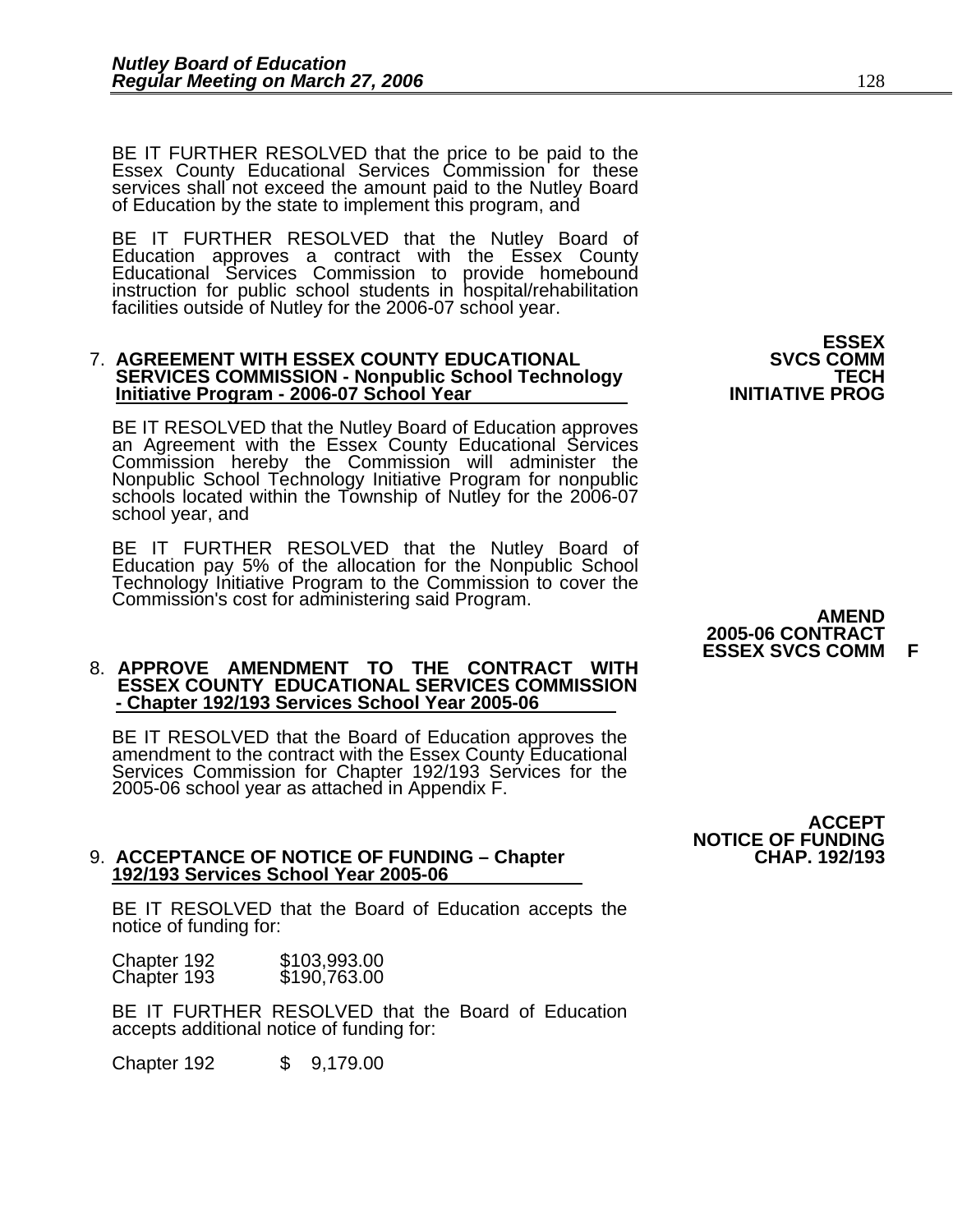### 10. **ACCEPTANCE OF A GRANT – Toshiba America Foundation**

BE IT RESOLVED that the Board of Education accepts a grant from the Toshiba America Foundation in the amount of \$5,000 for the implementation of the *Ancient Methods for Today's Science* project.

**ACCEPT** 

#### 11. **ACCEPTANCE OF TEACHER QUALITY MENTORING PAYMENT**

BE IT RESOLVED that the Board of Education accepts notice of funds in the amount of \$4,116 for the Teacher Quality Mentoring.

#### 12. **APPROVAL TO ADVERTISE FOR BIDS, SOLICIT QUOTATIONS OR PURCHASE BY STATE CONTRACT**

BE IT RESOLVED that the Board of Education approves the authorization of the Business Administrator/Board Secretary to advertise for bids, solicit quotations, purchase by State Contract or recommend for contract renewal the following items/services:

Air Conditioners<br>Alarm System Service/Installation Industrial Arts Supplies & Alarm System Service/Installation Athletic Supplies and Equipment<br>
Audio Visual Supplies and Equip. Internet Serv<br>
Auditorium Seating<br>
Janitorial Sup Boiler Repair Controller Refinishing Boiler Water Treatment Milk and Dairy Products Bread and Rolls **Musical Instruments & Supplies**<br>Building Materials **Musical Contract Contract Contract Contract** Contract Building Materials Building Materials **Calculators** Office Furniture & Equipment Calculators **Calculators** Office Paper<br>
Carpeting **Calculators** Paint Carpeting Paint<br>Chalkboards/Bulletin Boards Periodical Subscriptions Chalkboards/Bulletin Boards Periodical Su<br>Commercial Printing Photocopiers<br>Computers and Accessories Pupil Transpo Computer Hardware Maintenance Replacement<br>Computer Networking Roofing Work **Custodial Uniforms**<br>Electrical Supplies Electrical Uniforms<br>
Electrical Supplies<br>
Electrical Work School Health Supplies<br>
Floor Repair & Floor Tile Installation Science Supplies & Equipment Floor Repair & Floor Tile Installation Science Supplies & Equipm<br>Grounds Supplies & Equipment Sidewalk and Paving Work<br>Gym & Classroom Floor Restoration Solid Waste Disposal<br>Hand & Power Tools Stage Drapery Hand & Power Tools Stage Drapery<br>Heating Plant Modifications Stage Drapery Heating Plant Modifications

Internet Service Provider<br>Janitorial Supplies<br>Locker Refinishing Pupil Transportation Vehicles<br>Replacement Doors & Hardware

 **APPROVE ADVERTISING BIDS** 

**MENTORING PAYMENT**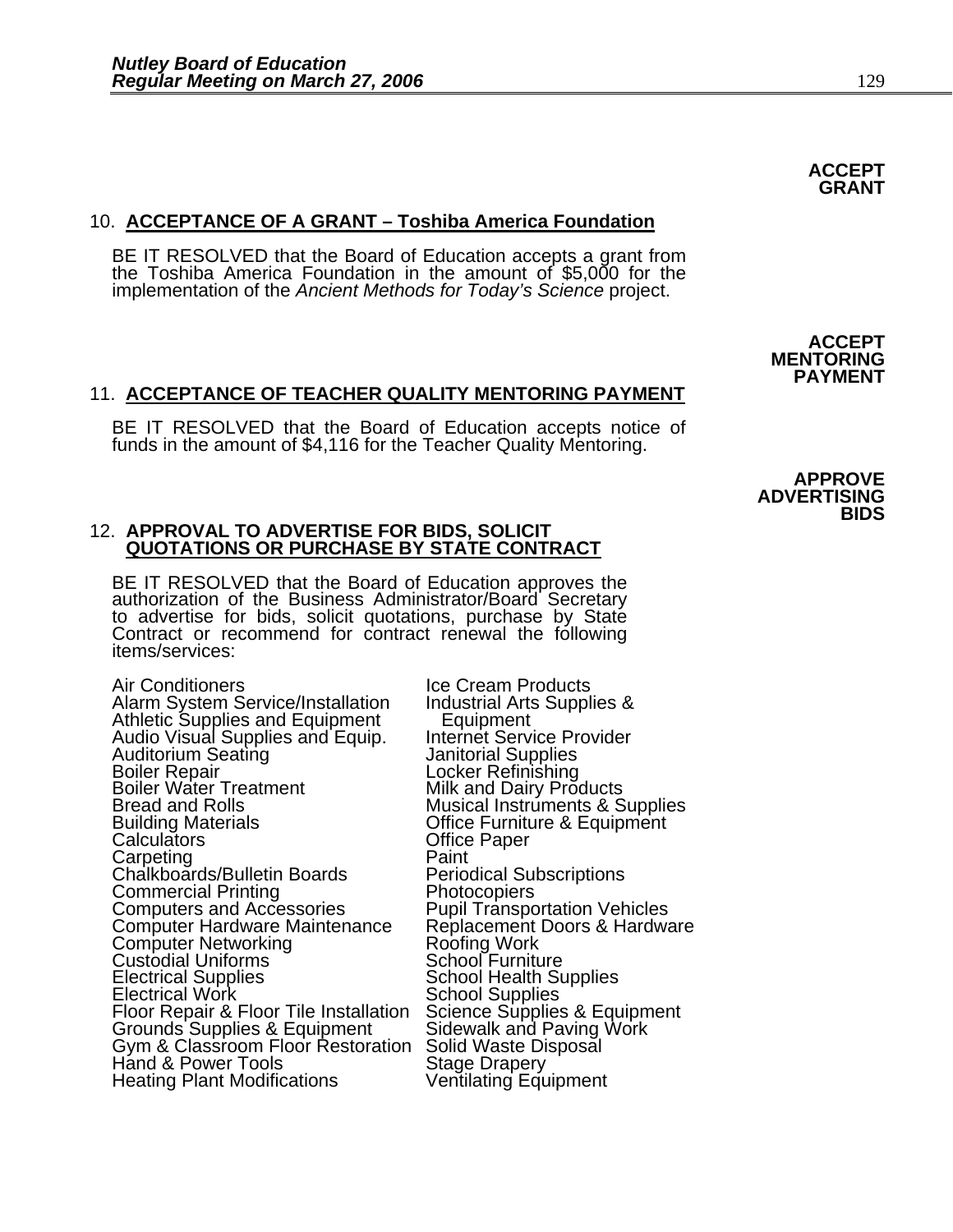### 13**. TRANSPORTATION SERVICES AGREEMENT**

BE IT RESOLVED that the Nutley Board of Education approves<br>the Secretary to be authorized to enter into transportation<br>agreements with the Hopatcong Borough Board of Education<br>(Sussex County Regional Cooperative) for trans agreement will provide Coordinated transportation services between the Hopatcong Borough Board of Education and any joining districts.

BE IT FURTHER RESOLVED that any agreements be presented For ratification at the next succeeding meeting of the Board of Education.

## 14. APPROVAL OF PARTIAL PAYMENT TO CHANREE **CHANREE CONST.**<br>CONSTRUCTION CO.

BE IT RESOLVED that the Board of Education approves partial payment in the amount of \$241,570 to Chanree Construction Co. for the Franklin Middle School Additions and Alterations Project as per the recommendation of the Board's architect and construction manager.

### 15. **APPROVAL OF PARTIAL PAYMENT TO TRU-VAL TRU-VAL ELEC. CORP ELECTRIC CORP.**

BE IT RESOLVED that the Board of Education approves partial payment in the amount of \$187,637 to Tru-Val Electric Corp. for the Franklin Middle School Additions and Alterations Project as<br>per the recommendation of the Board's architect and **Construction manager.**<br> **APPROVE** 

#### 16. **APPROVAL OF DENTAL PLAN CHANGE CHANGE**

BE IT RESOLVED that the Board of Education approves the change of the current dental plan of Delta Advantage to the Delta Advantage Plus Plan at no additional cost to the district through June 30, 2007.

#### 17. **APPROVAL TO TERMINATE PARTICIPATION UNDER THE NEW JERSEY STATE HEALTH BENEFITS PROGRAM AND TO AWARD A CONTRACT TO HORIZON BLUE CROSS BLUE SHIELD OF NEW JERSEY**

Trustee Del Tufo moved, and Trustee Viola seconded, the following resolution.

A Board discussion ensued.

### **APPROVE PARTIAL PAY**

**APPROVE TO** 

**DENTAL PLAN<br>CHANGE** 

### **TERMINATE**

### **APPROVE PARTIAL PAY**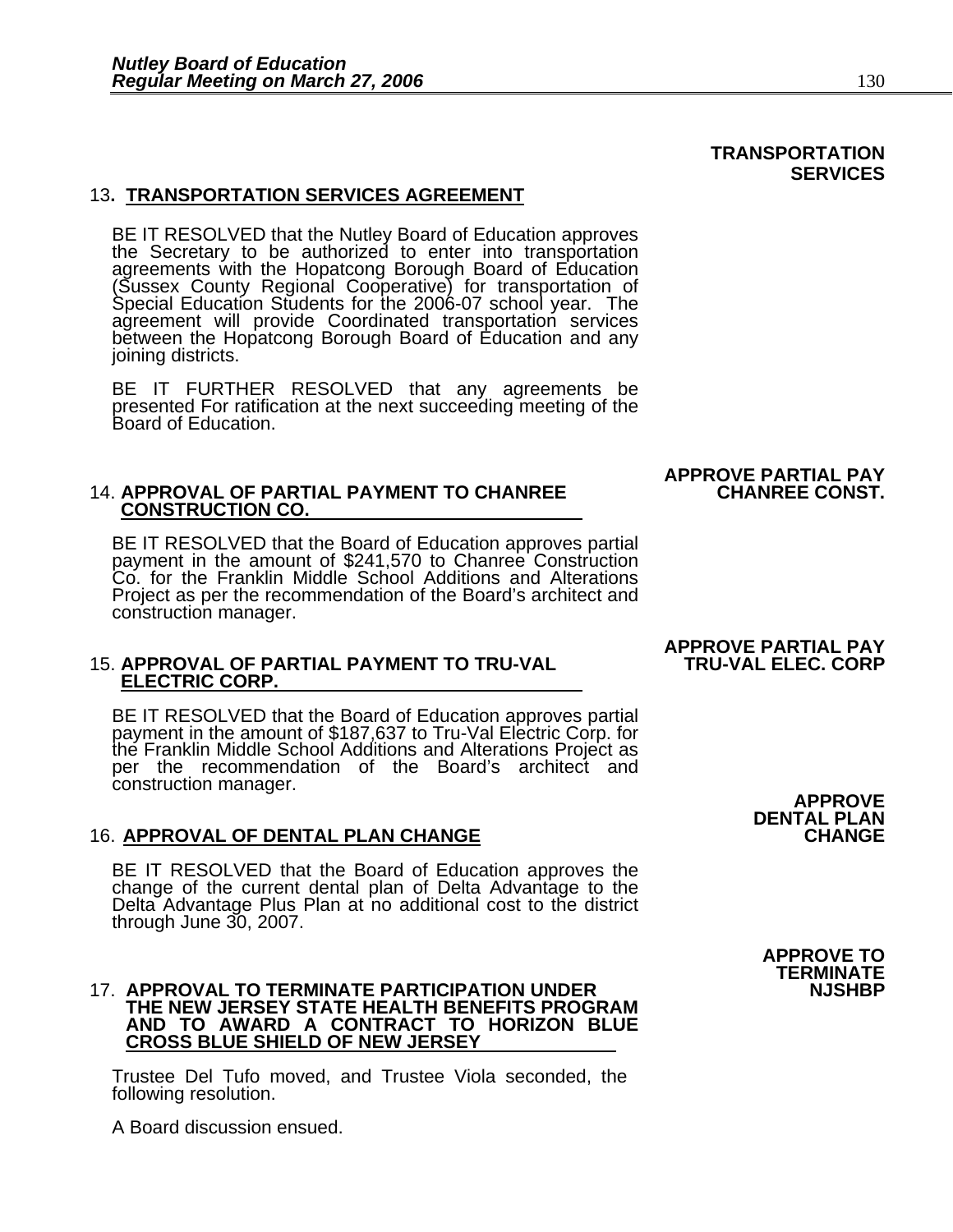Upon being put to a roll call vote the resolution was approved as follows:

Trustees Alamo and Casale voting No. Trustees Del Tufo, Viola and President Parisi voting Yes and Trustees Moscaritola, Olivo and Reilly abstaining pursuant to law.

BE IT RESOLVED that the Nutley Board of Education hereby<br>resolves to terminate its participation in the New Jersey State<br>Health Benefits Program (including Prescription Drug Plan)<br>thereby canceling coverage provided by the

BE IT FURTHER RESOLVED that the following required actions be taken:

1. The Board shall notify all active employees of the date of their termination of coverage under the program.

2. The Board understands that the Division of Pensions and Benefits will notify retired employees of the cancellation of their coverage.

3. The Board understands that all COBRA participants will be notified by the Division of Pensions and Benefits and advised to contact the Board Office concerning a possible alternative health and prescription drug insurance program, and

BE IT FURTHER RESOLVED that this resolution shall take effect the first of the month following a 60-day period beginning with the receipt of the resolution by the State Health Benefits Commission, and

BE IT ALSO RESOLVED the Board designate IMAC Insurance<br>Management & Consulting, Inc. as Broker of Record for the Nutley Board of Education health and prescription drug and dental programs, and

BE IT FURTHER RESOLVED that the Nutley Board of Education accepts the recommendation of its insurance broker, IMAC Insurance Management & Consulting, Inc., and approves the award of a contract to Horizon Blue Cross Blue Shield of New Jersey (Horizon BCBSNJ) with a start date of June 1, 2006 to provide health and prescription drug insurance benefits to district employees at the rates shown in the comparative analysis included with IMAC's letter dated March 2, 2006 (Appendix G), and

BE IT FURTHER RESOLVED that the Nutley Board of Education acknowledges Horizon Blue Cross Blue Shield of New Jersey's warranty that the insured benefits provided New Jersey's warranty that the insured benefits provided through its Traditional and Direct Access plans shall be equal to or better than the benefits provided under the Traditional and NJ Plus plans, as currently administered by Horizon BCBSNJ for the State Health Benefits Program, without any limitation whatsoever as asserted in its letter dated December 16, 2005 (Appendix H).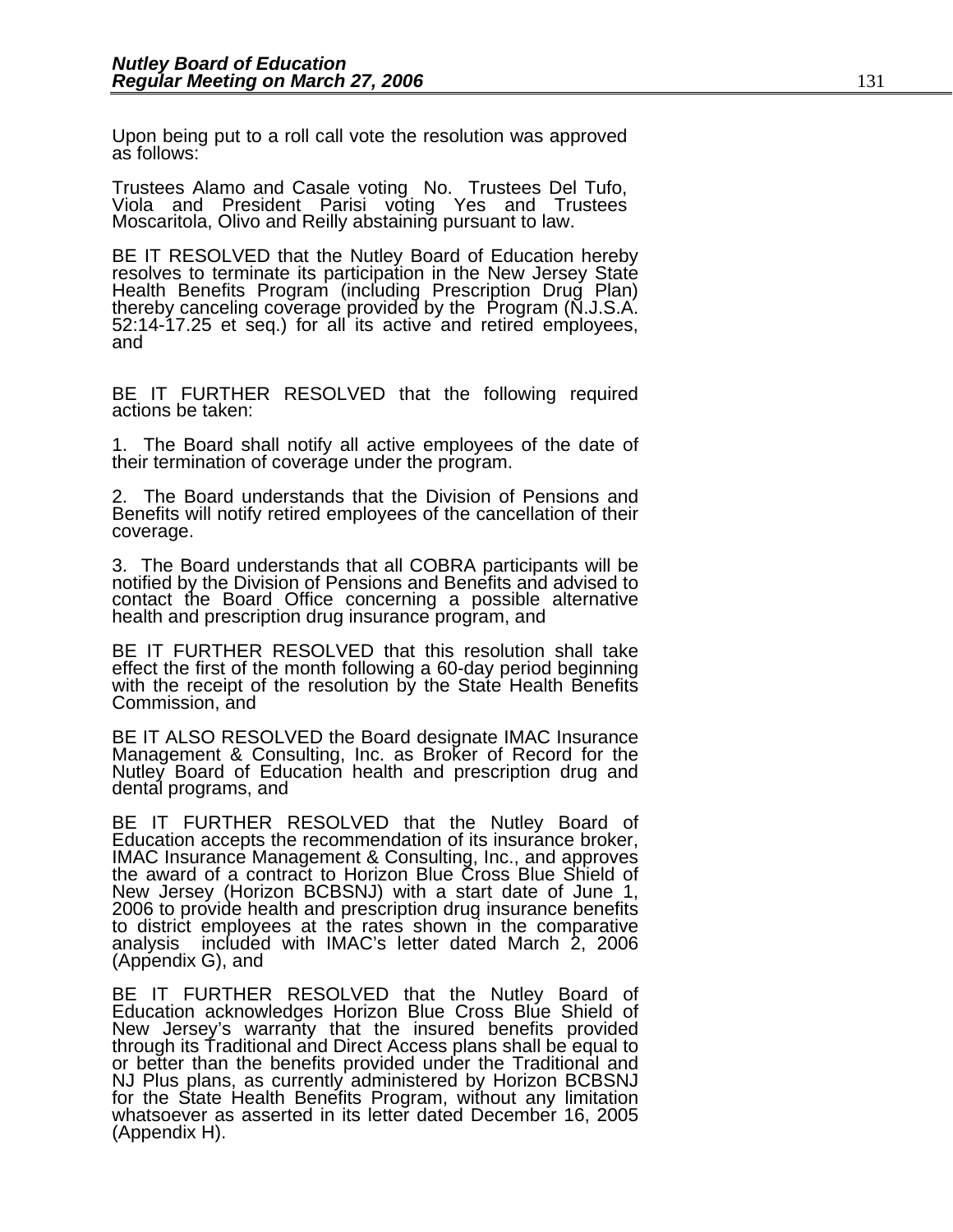#### **HEARING OF CITIZENS CITIZENS**

Resident Louis Pastena spoke about computer hackers in the gang websites.

Resident Terry Quirk informed the Board that April is autism month. She also asked about the ethics person who came to speak to the Board.

President Parisi said it is required that every Board of Education have a person speak on ethics to their Board.

Resident Gail Klein questioned the grading system and asked when the parents would be informed of its change.

Resident Conchetta Chelli said that with the GPA recalculation every sophomore and Junior's GPA would go up.

Resident Terry Quirk asked if there was going to be an in- house autism class like originally planned at the beginning of the school year.

Superintendent Zarra said that hopefully the numbers would allow that in the future. The reason why it did not materialize this year was because we did not have enough students to<br>allow an in-house autism class.

#### **OLD BUSINESS OLD BUSINESS**

None

#### **NEW BUSINESS NEW BUSINESS**

None

#### **MOTION TO ADJOURN TO EXECUTIVE SESSION**

At 9:20 PM Trustee Reilly moved and Trustee Moscaritola seconded the following resolution:

WHEREAS, the Board of Education will be discussing matters exempt from public discussion pursuant to N.J.S.A. 10:4-12,

NOW, THEREFORE, BE IT RESOLVED that the Board of Education recess to closed executive session at this time in the conference room to discuss personnel and legal matters, and

BE IT FURTHER RESOLVED that the results of the discussions will be made public by inclusion on the agenda of a subsequent meeting of the Board of Education or when the reasons for discussing such matters in closed session no longer exist.

The motion was unanimously approved by voice vote.

# **HEARING OF**

### **EXECUTIVE**